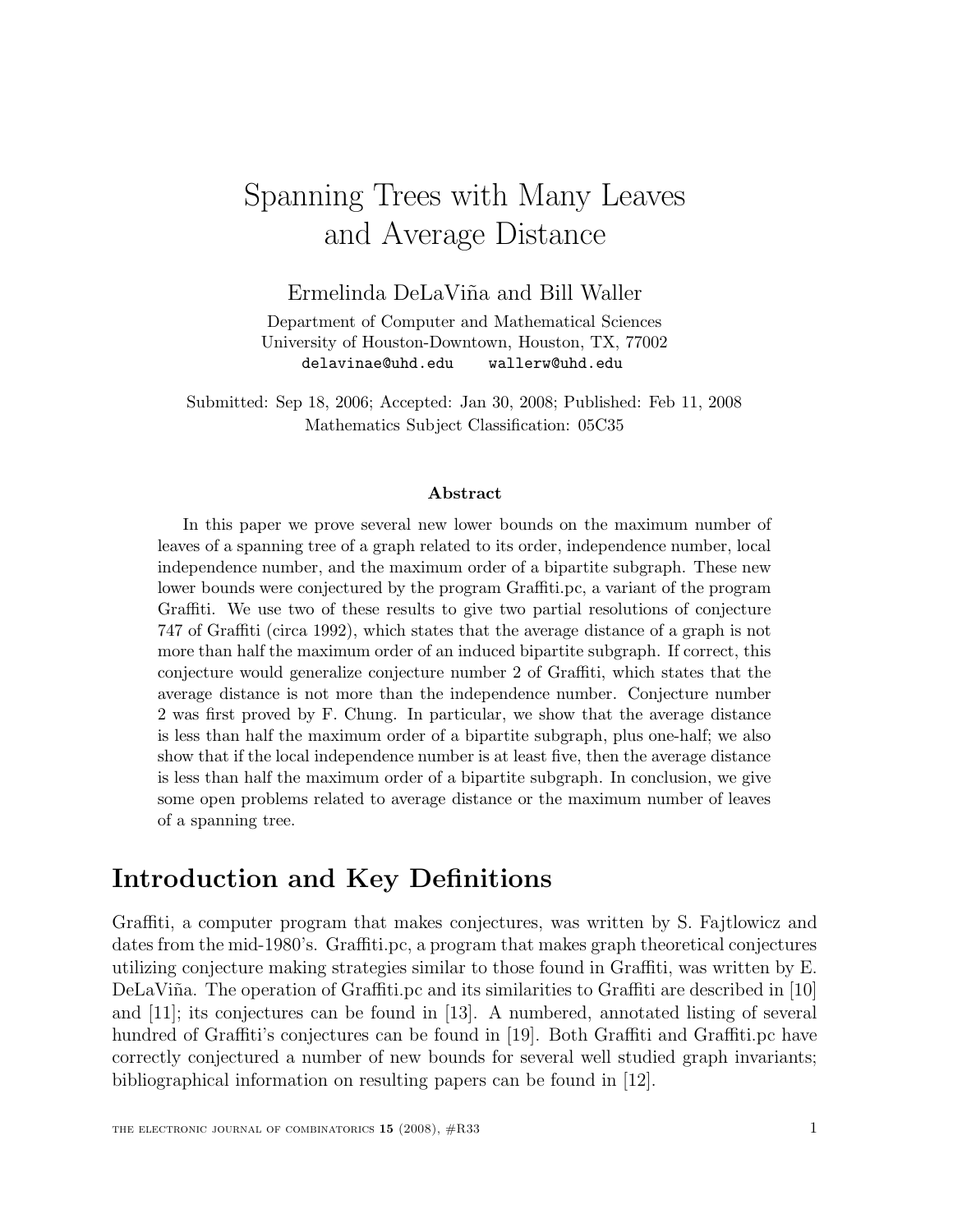We limit our discussion to graphs that are simple, connected and finite of order  $n$ . Although we often identify a graph  $G$  with its set of vertices, in cases where we need to be explicit we write  $V(G)$ . We let  $\alpha = \alpha(G)$  denote the *independence number of G*. If u, v are vertices of G, then  $\sigma_G(u, v)$  denotes the *distance between u and v* in G. This is the length of a shortest path in  $G$  connecting  $u$  and  $v$ . The *Wiener index* or *total distance* of G, denoted by  $W = W(G)$ , is the sum of all distances between unordered pairs of distinct vertices of G [16]. Then the *average distance* of G, denoted by  $D = D(G)$ , is  $2W(G)/[n(n-1)]$ . Put another way,  $\overline{D}(G)$  is the average distance between pairs of distinct vertices of G. (In the degenerate case  $n = 1$ , we set  $W(G) = \overline{D}(G) = 0$ .) Unless stated otherwise, when we refer to a subgraph of a graph  $G$ , we mean an induced subgraph.

Theorem 1 shown here is the first published result [20] concerning one of the earliest and best known of Graffiti's conjectures, which states that the average distance of a graph is not more than its independence number. This conjecture is listed as number 2 in [19].

**Theorem 1** ([20]). Let G be a graph. Then

$$
\overline{D} < \alpha + 1.
$$

Graffiti's conjecture number 2 was then completely settled by F. Chung in [5], where the following theorem is proved.

**Theorem 2** ([5]). Let G be a graph. Then

 $\overline{D} < \alpha$ ,

with equality holding if and only if G is complete.

In his Ph.D. dissertation [28], the second author generalized Theorem 2 somewhat by characterizing those graphs with order n and independence number  $\alpha$  that have maximum average distance, for all possible values of n and  $\alpha$ . A different, much shorter proof of this result was later discovered independently by P. Dankelmann [6]. In 1992, Graffiti formulated a new generalization of its own conjecture number 2. This conjecture, stated here as Conjecture 1, is listed as number 747 in [19]. For a graph  $G$ , we call the *bipartite* number of G the maximum order of an (induced) bipartite subgraph. We denote this invariant by  $b = b(G)$ . (There are many bounds for the maximum number of edges in a bipartite subgraph; for such results, see [1], [3] and [22]. Some results on the bipartite number as we define it can be found in [15].)

Conjecture 1 (Graffiti 747). Let G be a graph. Then

$$
\overline{D} \leq \frac{b}{2}.
$$

This conjecture has been one of the most circulated of Graffiti's open conjectures (see [29]). Fajtlowicz was interested in this conjecture in the hope that its proof might result in a more elegant proof of Theorem 2 (the current proofs are rather unwieldy). Note that the following Conjecture 2, which is slightly weaker than Conjecture 1, also generalizes conjecture number 2 of Graffiti. The main results of this paper are some partial resolutions of Conjecture 1 and a near resolution of Conjecture 2.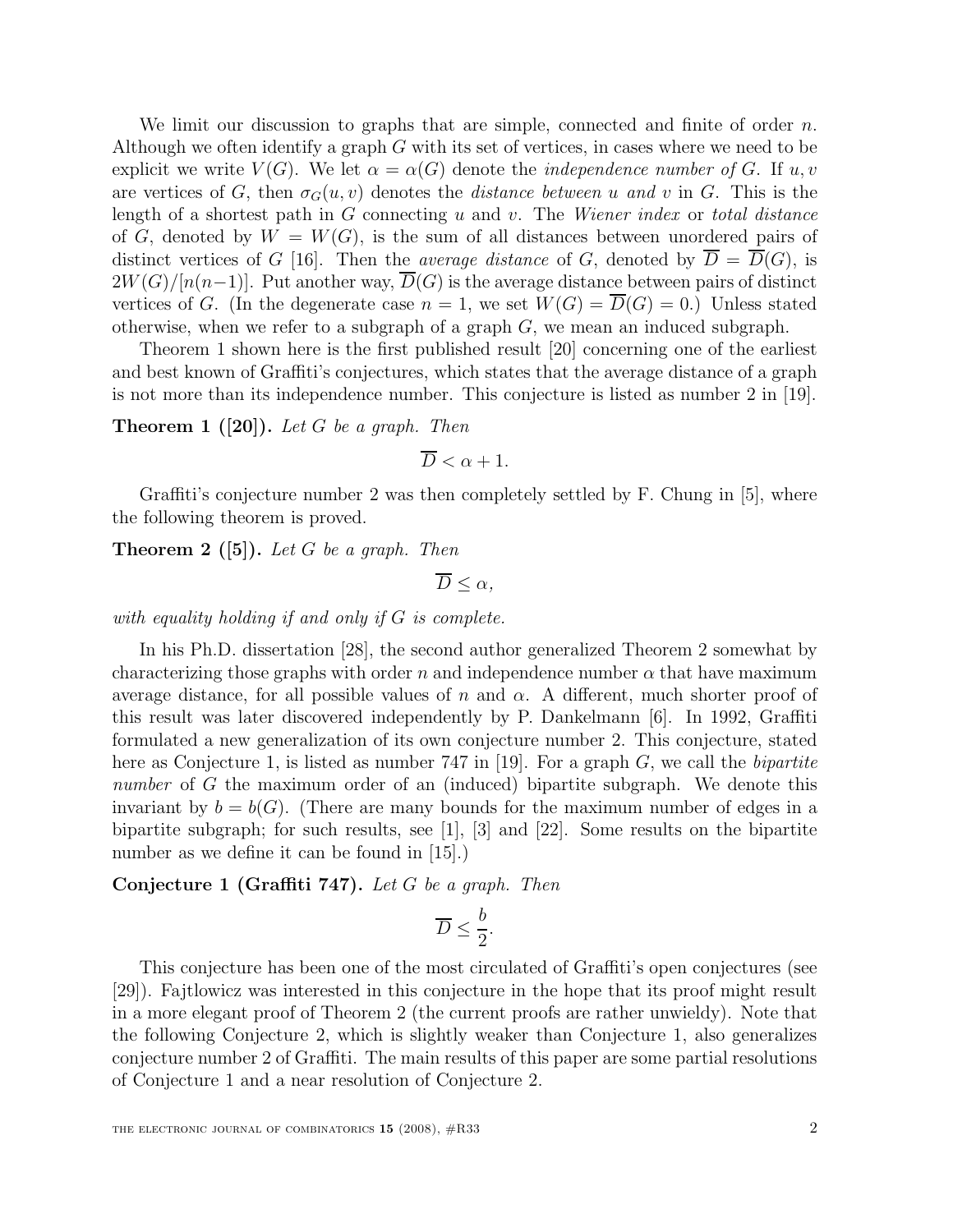Conjecture 2. Let G be a graph. Then

$$
\overline{D} \le \left\lceil \frac{b}{2} \right\rceil.
$$

A set of vertices M of a graph G is said to *dominate* G provided each vertex of the graph is either in  $M$  or adjacent to a vertex in  $M$ . The minimum order of a connected dominating set, called the *connected domination number* of G, is denoted by  $\gamma_c = \gamma_c(G)$ . The maximum number of leaves contained on a spanning tree of  $G$ , called the *leaf number*, is denoted by  $L = L(G)$ . The problem of finding a spanning tree with a prescribed number of leaves has been shown to be NP-complete [24]; other computational aspects of  $L$  have also been considered (see [23]). Graffiti.pc recently conjectured various apparently new lower bounds for the leaf number L, two of which have implications for Conjecture 1. Lower bounds on L have received a lot of attention in the literature, partly because they imply upper bounds on the connected domination number  $\gamma_c$ , which has also received a lot of attention (note that  $L = n - \gamma_c$ ). See [4], [26] for some references. The domination number and the k-distance domination number have moreover been related to the average distance of graphs in the recent papers [7], [8] and [9].

**Theorem 3 (Graffiti.pc 177).** Let G be a graph. Then

$$
L \ge 2\alpha - b + 1.
$$

Theorem 3 is actually weaker than the conjecture made by Graffiti.pc (number 177 in [13]), which replaces the constant 1 with the second smallest degree in the ordered degree sequence (this is sometimes the minimum degree and sometimes the second smallest degree). Conjecture 177 remains open. The proof of Theorem 3 is not difficult, but we defer all proofs to a later section. The next theorem is the basis for our main results.

**Theorem 4 (Graffiti.pc 173).** Let G be a graph. Then

$$
L \ge n - b + 1.
$$

Odd paths show that Theorem 3 is sharp, while odd cycles show that Theorem 4 is sharp. The proof of Theorem 4 is really just a by-product of the greedy algorithm for building a maximal connected bipartite subgraph, carried a little further. Theorem 4 can be combined with the Lemma 5 stated below to give a partial resolution of Conjecture 1 (Theorem 8). The local independence of a vertex v, denoted by  $\mu(v)$ , is the independence number of the subgraph induced by its neighborhood. The *local independence number* of a graph G, denoted  $\mu = \mu(G)$ , is the maximum of local independence taken over all vertices of G.

Conjecture 3 (Graffiti.pc 174). Let G be a graph. Then

$$
L \ge n - b + \mu - 1.
$$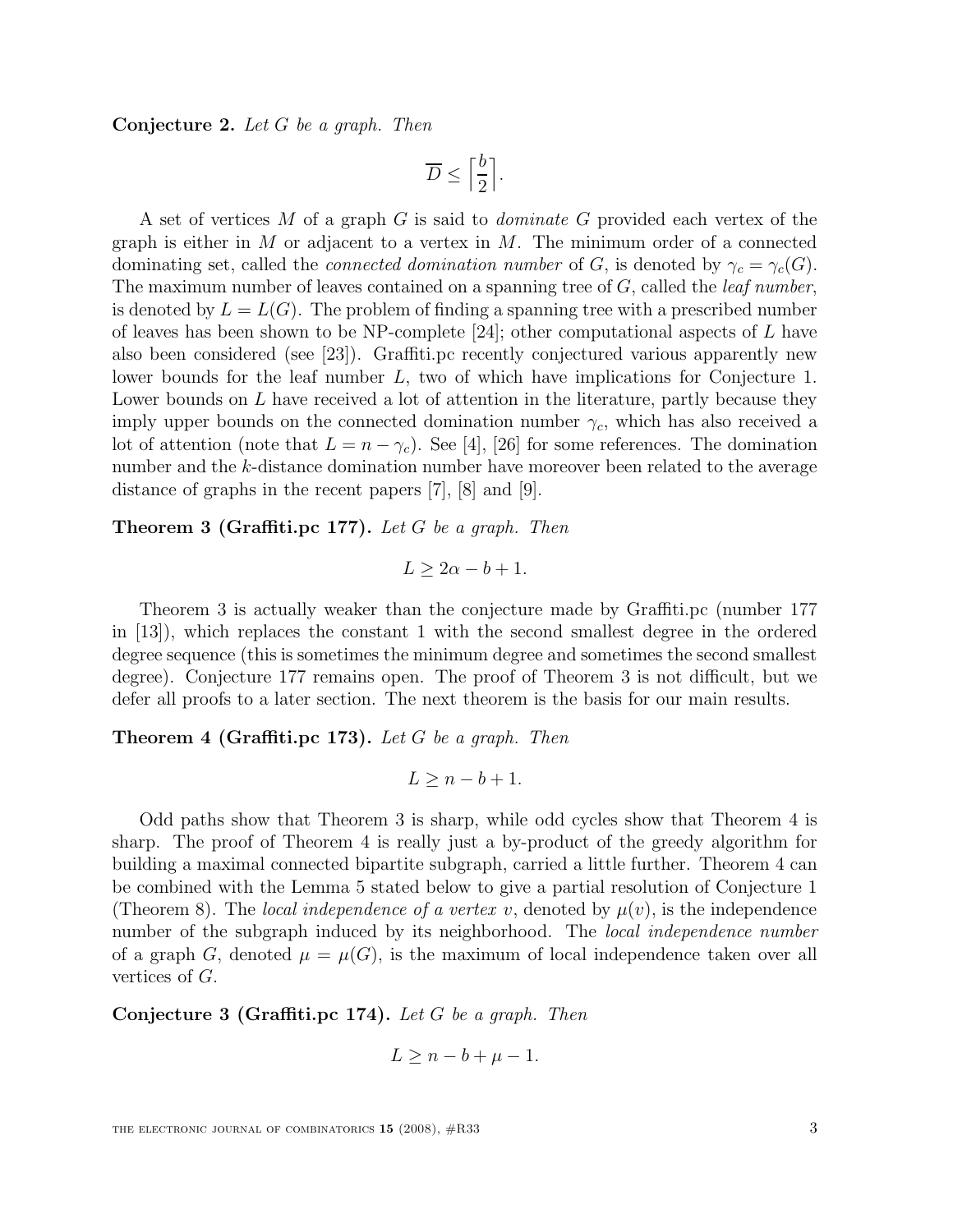Theorem 5. Let G be a graph. Then

$$
L \geq n - b + \left\lceil \frac{\mu}{2} \right\rceil.
$$

Conjecture 3, which generalizes Theorem 4 for graphs that are not complete, remains open; however, the similar but weaker statement proven in Theorem 5 combined with Lemma 5 gives a another partial resolution of Conjecture 1 (see Theorem 10).

The following lower bounds for  $L$  are shown in [14].

**Theorem 6 ([14]).** Let G be a graph. Then

$$
L \ge n - 2\alpha + 1.
$$

**Theorem 7** ([14]). Let G be a graph. Then

$$
L \ge n - 2\alpha + \mu - 1.
$$

Since  $2\alpha \geq b$ , Theorem 4 provides an improvement to Theorem 6, which was motivated as a conjecture of J. R. Griggs [14]. (We recently discovered Griggs' conjecture is a result of P. Duchet and H. Meyniel [17].) If Graffiti.pc's conjecture 174 (listed here as Conjecture 3) is correct, it would provide an improvement to Theorem 7.

A trunk for a graph  $G$  is a sub-tree (not necessarily induced) that contains a dominating set of  $G$ . Hence, every spanning tree of  $G$  is likewise a trunk for  $G$ , and every connected dominating set is the vertex set of some trunk. Therefore, if G contains a trunk of order t, then  $t \geq \gamma_c$ .

**Lemma 5.** Let G be a graph with a trunk of order  $t \geq 1$ . Then

$$
\overline{D}(G) < \frac{t+3}{2}.
$$

Theorem 8. Let G be a graph. Then

$$
\overline{D} < \frac{b}{2} + 1.
$$

Upon considering the proof of Theorem 1, we can use an additional lemma (Lemma 7) to give an improvement on Theorem 8 and a near resolution of Conjecture 2 (Theorem 9). Let G be a graph with v a vertex of G. Then the total distance from v in  $G$ , denoted by  $w_G(v)$ , is the sum of all distances from v to the remaining vertices of G.

**Lemma 7.** Let G be a graph with a trunk M of order more than one, and let m be a vertex with maximum total distance in G. Then if  $m \in M$ , there exists a graph F with  $V(F) = V(G)$  and a vertex  $x \in M$ , such that  $\overline{D}(F) > \overline{D}(G)$ , and moreover such that  $M - \{x\}$  is a trunk for F.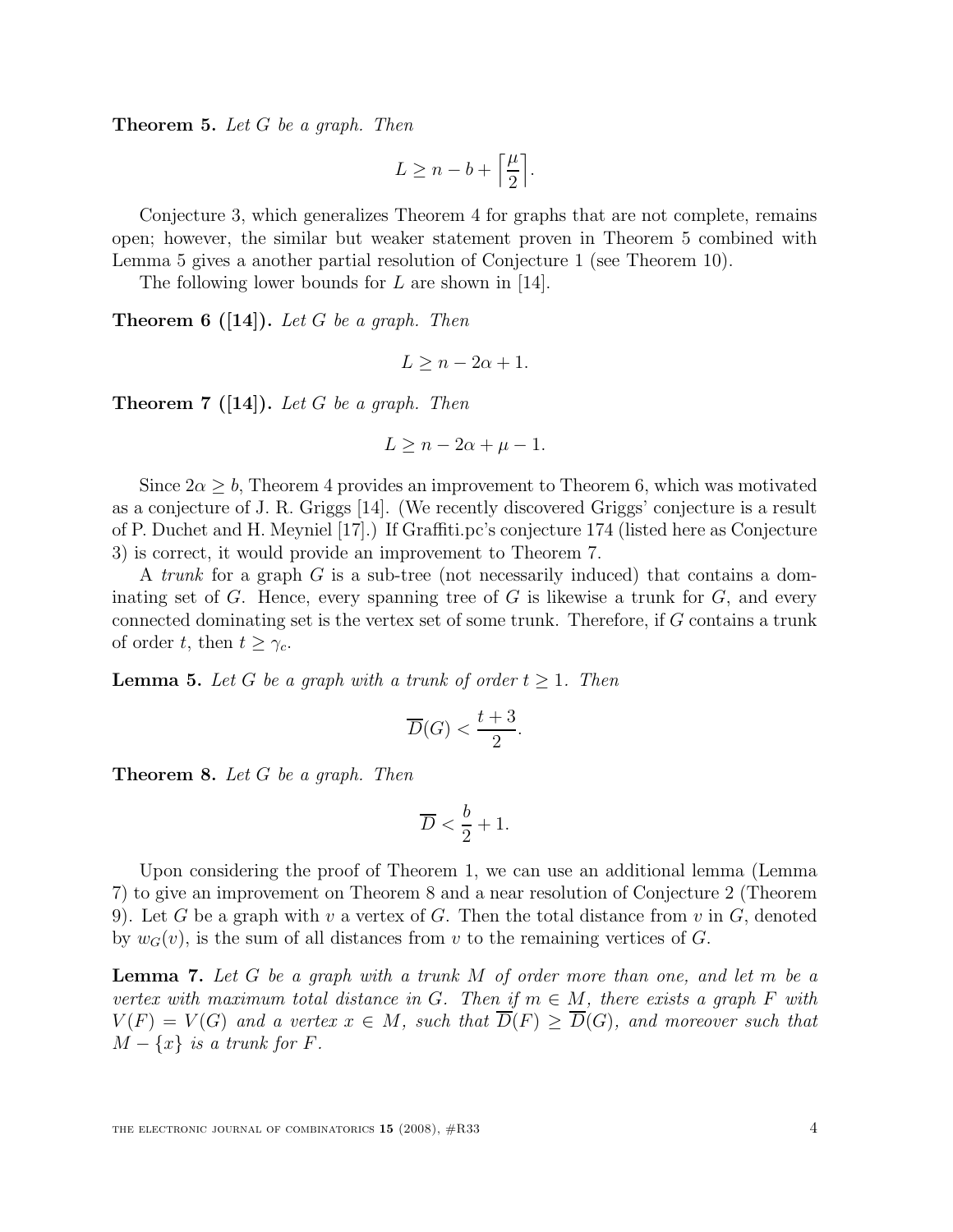

Figure 1:  $R(k, t, l)$ 

**Theorem 9 (Main Theorem).** Let G be a graph. Then

$$
\overline{D} < \frac{b}{2} + \frac{1}{2}.
$$

Thus if b is odd,

$$
\overline{D} < \left\lceil \frac{b}{2} \right\rceil.
$$

**Theorem 10.** Let G be a graph. If  $\mu \geq 5$ , then

$$
\overline{D} < \frac{b}{2}.
$$

Let  $R(k, t, l)$  denote the binary star on  $k + t + l$  vertices, where the maximal interior path has order t and there are k leaves on one side of the binary star and l on the other. See Figure 1. Let  $R(n,t)$  denote the binary star of order n where the maximal interior path has order t and the leaves are balanced as best possible on each side of the binary star.

One more piece of terminology is needed. Let S be any subset of vertices of a graph  $G$ . Then the *open neighborhood* of S, denoted by  $N(S)$ , is the set of neighbors of all vertices in S, less S itself. Any other more specialized definitions will be introduced immediately prior to their first appearance. Standard graph theoretical terms not defined in this paper can be found in [30].

### A Few Lemmas

Lemma 1 provides a useful method for comparing the total or average distance between two graphs with the same vertex sets.

**Lemma 1.** Let G be a graph and  $A \subset V(G)$ . Let  $B = V(G) - A$ . Suppose G' is a graph such that  $V(G') = V(G)$ , and also such that:

1) 
$$
\sum_{u \in A} \sum_{v \in A} \sigma_{G'}(u, v) \leq \sum_{u \in A} \sum_{v \in A} \sigma_{G}(u, v)
$$
  
\n2) 
$$
\sum_{u \in B} \sum_{v \in B} \sigma_{G'}(u, v) \geq \sum_{u \in B} \sum_{v \in B} \sigma_{G}(u, v)
$$
  
\n3) 
$$
\sum_{u \in A} w_{G'}(u) \geq \sum_{u \in A} w_{G}(u)
$$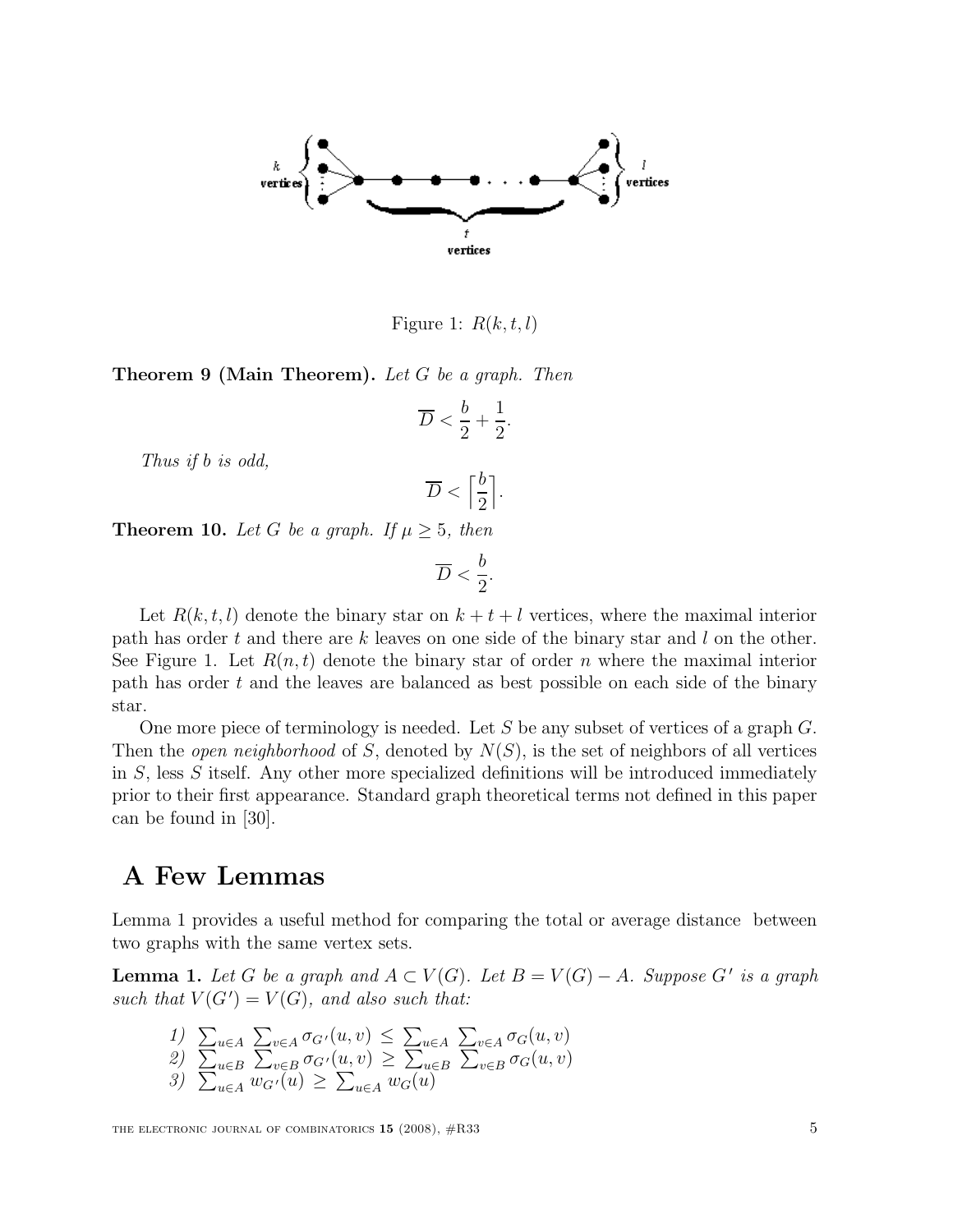Then  $W(G') \geq W(G)$ . Moreover, if any of these inequalities is strict, then  $W(G')$  $W(G)$ .

The proof of Lemma 2 involves only elementary algebra, counting, and limit arguments; we therefore omit it.

**Lemma 2.** For integers  $k \geq 0$  and  $t \geq 1$ ,

$$
W(R(k, t, k)) = (t + 3)k^2 + (t + 2)(t - 1)k + \frac{t(t + 1)(t - 1)}{6}, \text{ and}
$$
  

$$
W(R(k, t, k + 1)) = (t + 3)k^2 + k(t + 1)^2 + \frac{t(t + 1)(t + 2)}{6}.
$$
  
*Moreover,*  

$$
W(R(k, t, k)) \le W(R(k, t, k + 1)) \le W(R(k + 1, t, k + 1)), \text{ and}
$$

 $\lim_{k\to\infty}D(R(k,t,k))=$  $t+3$ 2 .

The following Lemma 3 can be immediately deduced from Lemma 2.

**Lemma 3.** For integers  $t \geq 1$  and  $n \geq t$ ,

$$
\overline{D}(R(n,t)) < \frac{t+3}{2}.
$$

The next lemma is essentially Theorem 2 from [20], although the proof given here is somewhat different. This lemma implies one of the most basic results about distance in graphs: Among all graphs of order  $n$ , the path on  $n$  vertices has the maximum total distance (and thus maximum average distance) [18].

**Lemma 4.** Let G be a graph with a trunk of order  $t \geq 1$ . Then

$$
W(G) \le W(R(n,t)),
$$

with equality holding if and only if  $G = R(n,t)$ .

To deduce the corollary that among all graphs of order  $n$ , the path on  $n$  vertices has the maximum total distance, let T be a spanning tree of G. Then  $|T| = |G| = n$ . So by Lemma 4,  $W(G) \leq W(R(n,n))$ , with equality holding if and only if  $G = R(n,n)$ . But  $R(n, n)$  is the path on *n* vertices.

Combining Lemmas 3 and 4 gives the following Lemma 5, which provides an upper bound on the average distance in graphs with a trunk of order t.

**Lemma 5.** Let G be a graph with a trunk of order  $t \geq 1$ . Then

$$
\overline{D}(G) < \frac{t+3}{2}.
$$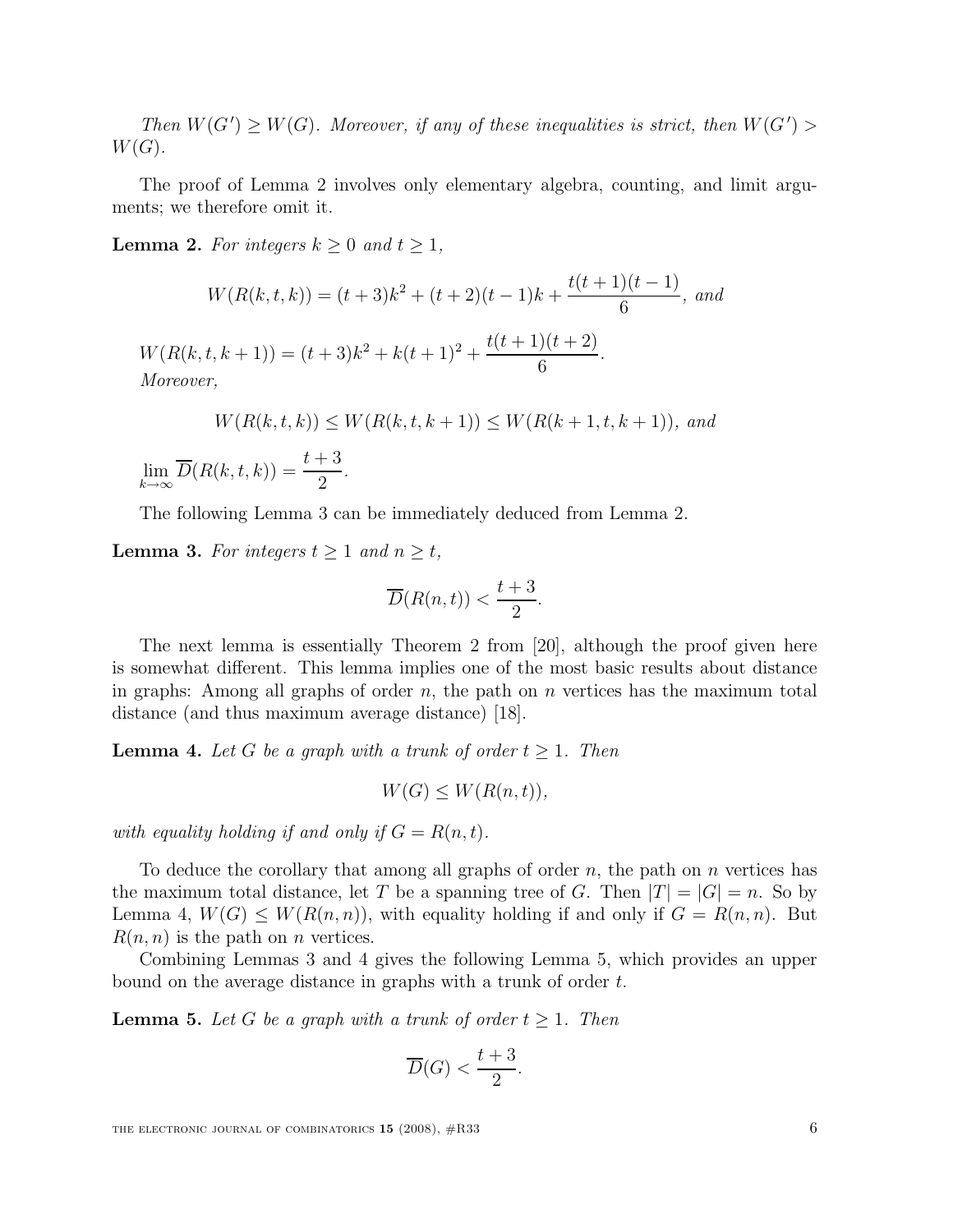The following lemma, which we state without proof, is an immediate consequence of results found in [18], Theorem 3.3].

**Lemma 6.** Let  $T$  be a tree and let  $P$  be a path contained in  $T$ . Then if  $v$  is a vertex of P, there exists a leaf x of P such that  $w_T(x) \geq w_T(v)$ .

**Lemma 7.** Let G be a graph with a trunk M of order more than one, and let m be a vertex with maximum total distance in G. Then if  $m \in M$ , there exists a graph F with  $V(F) = V(G)$  and a vertex  $x \in M$ , such that  $\overline{D}(F) \ge \overline{D}(G)$ , and moreover such that  $M - \{x\}$  is a trunk for F.

# Proofs

**Lemma 1.** Let G be a graph and  $A \subset V(G)$ . Let  $B = V(G) - A$ . Suppose G' is a graph such that  $V(G') = V(G)$ , and also such that:

1) 
$$
\sum_{u \in A} \sum_{v \in A} \sigma_{G'}(u, v) \leq \sum_{u \in A} \sum_{v \in A} \sigma_{G}(u, v)
$$
  
2) 
$$
\sum_{u \in B} \sum_{v \in B} \sigma_{G'}(u, v) \geq \sum_{u \in B} \sum_{v \in B} \sigma_{G}(u, v)
$$
  
3) 
$$
\sum_{u \in A} w_{G'}(u) \geq \sum_{u \in A} w_{G}(u)
$$

Then  $W(G') \geq W(G)$ . Moreover, if any of these inequalities is strict, then  $W(G')$  $W(G).$ 

*Proof.* It is enough to prove  $2W(G') \ge 2W(G)$ , from which the conclusion follows. Now,

$$
2W(G') - 2W(G)
$$
  
=  $\sum_{u \in V} \sum_{v \in V} \sigma_{G'}(u, v) - \sum_{u \in V} \sum_{v \in V} \sigma_G(u, v)$   
=  $\sum_{u \in V} \sum_{v \in V} [\sigma_{G'}(u, v) - \sigma_G(u, v)]$   
=  $2 \sum_{u \in A} \sum_{v \in B} [\sigma_{G'}(u, v) - \sigma_G(u, v)]$   
+  $\sum_{u \in A} \sum_{v \in A} [\sigma_{G'}(u, v) - \sigma_G(u, v)] + \sum_{u \in B} \sum_{v \in B} [\sigma_{G'}(u, v) - \sigma_G(u, v)].$ 

By 2) the last term is non-negative, hence

$$
2W(G') - 2W(G)
$$
  
\n
$$
\geq 2 \sum_{u \in A} \sum_{v \in B} [\sigma_{G'}(u, v) - \sigma_G(u, v)] + \sum_{u \in A} \sum_{v \in A} [\sigma_{G'}(u, v) - \sigma_G(u, v)].
$$

By 1) the second term is non-positive, hence

$$
2W(G') - 2W(G)
$$
  
\n
$$
\geq 2 \sum_{u \in A} \sum_{v \in B} [\sigma_{G'}(u, v) - \sigma_G(u, v)] + 2 \sum_{u \in A} \sum_{v \in A} [\sigma_{G'}(u, v) - \sigma_G(u, v)]
$$
  
\n
$$
= 2 \sum_{u \in A} \sum_{v \in V} [\sigma_{G'}(u, v) - \sigma_G(u, v)]
$$
  
\n
$$
= 2 \sum_{u \in A} [w_{G'}(u) - w_G(u)].
$$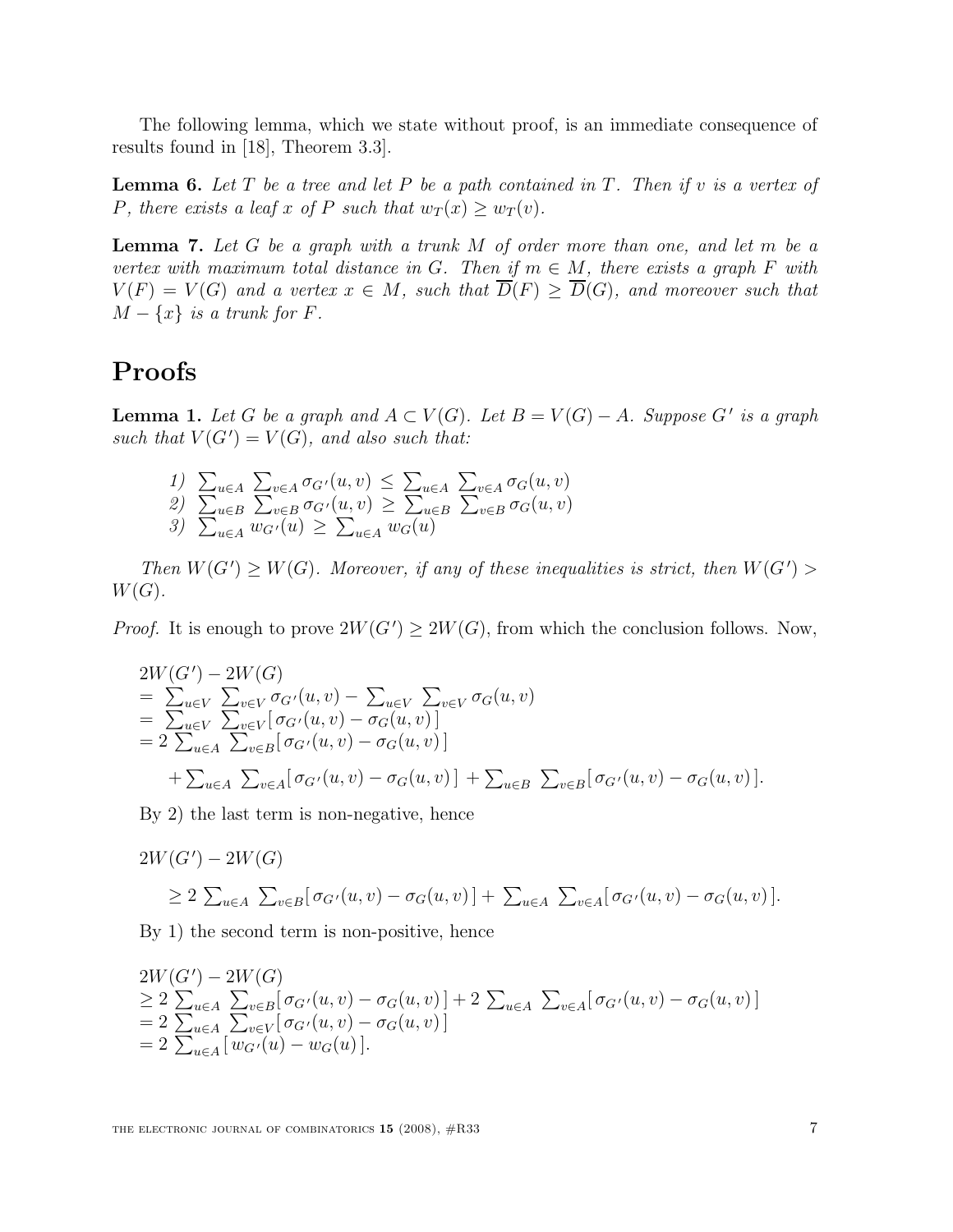

Figure 2:  $G$  and  $G'$ 

By 3) the last term is non-negative, hence

 $2W(G') - 2W(G) \geq 0.$ 

Condition 1 may seem superfluous in light of Condition 3; nevertheless, it is sometimes necessary, as the two graphs G and G' in Figure 2 illustrate. Here we take  $A = \{a, b\}$ . It is easy to see  $w_G(a) = w_G(b) = w_{G'}(a) = w_{G'}(b) = 4$ , and  $\sigma_G(c, d) = \sigma_{G'}(c, d) = 1$ . But  $W(G) = 8 > W(G') = 7.$ 

**Lemma 4.** Let G be a graph with a trunk of order  $t \geq 1$ . Then

$$
W(G) \le W(R(n,t)),
$$

with equality holding if and only if  $G = R(n,t)$ .

Proof. Suppose G is chosen so that its total distance is maximum. It suffices to show  $G = R(n,t)$ . Let M be the given trunk for G of order t. We may assume G is a tree, since M can easily be extended to a spanning tree T of G with trunk M. We can dismiss the case  $t = 1$  out of hand; for if  $t = 1$ , then G is a star, i.e.  $G = R(n, 1)$ .

Assume  $t \geq 2$ . Let L be a longest path in M, and suppose  $|L| = \lambda$ . Label the leaves of  $L$ ,  $x$  and  $y$ . In addition, enumerate the non-trunk neighbors of  $x$  and  $y$  as  $X = \{x_1, x_2, \ldots, x_p\}$  and  $Y = \{y_1, y_2, \ldots, y_q\}$ , respectively. Thus both  $X, Y \subset G - M$ . Let us assume  $p \geq q$ . Let z be the closest vertex to y on L other than y with degree greater than 2 in G.

*Claim:* Either no such vertex z exists, or  $z = x$ .

*Proof of claim.* By way of contradiction, suppose z exists and  $z \neq x$ . Moreover, suppose  $\sigma_M(y, z) = \delta$ . Since z is neither x nor y,  $\delta \geq 1$  and  $\lambda > \delta + 1$ . Let  $Z =$  $\{z_1, z_2, \ldots, z_i\}$  denote the non-trunk neighbors of z, and let  $F = \{f_1, f_2, \ldots, f_i\}$  denote the neighbors of z with respect to  $M$  not on  $L$ . Finally, let  $A$  denote the union of the components of  $G - \{z\}$  which contain some vertex in  $Z \cup F$ . We derive a graph  $G'$  by first deleting from G all edges emanating from z which are sent to vertices in  $Z \cup F$ . In turn we add enough edges so that y is adjacent to each vertex in  $Z \cup F$ . This amounts to "transplanting" each of the components of A from  $z$  to  $y$ . See Figures 3 and 4.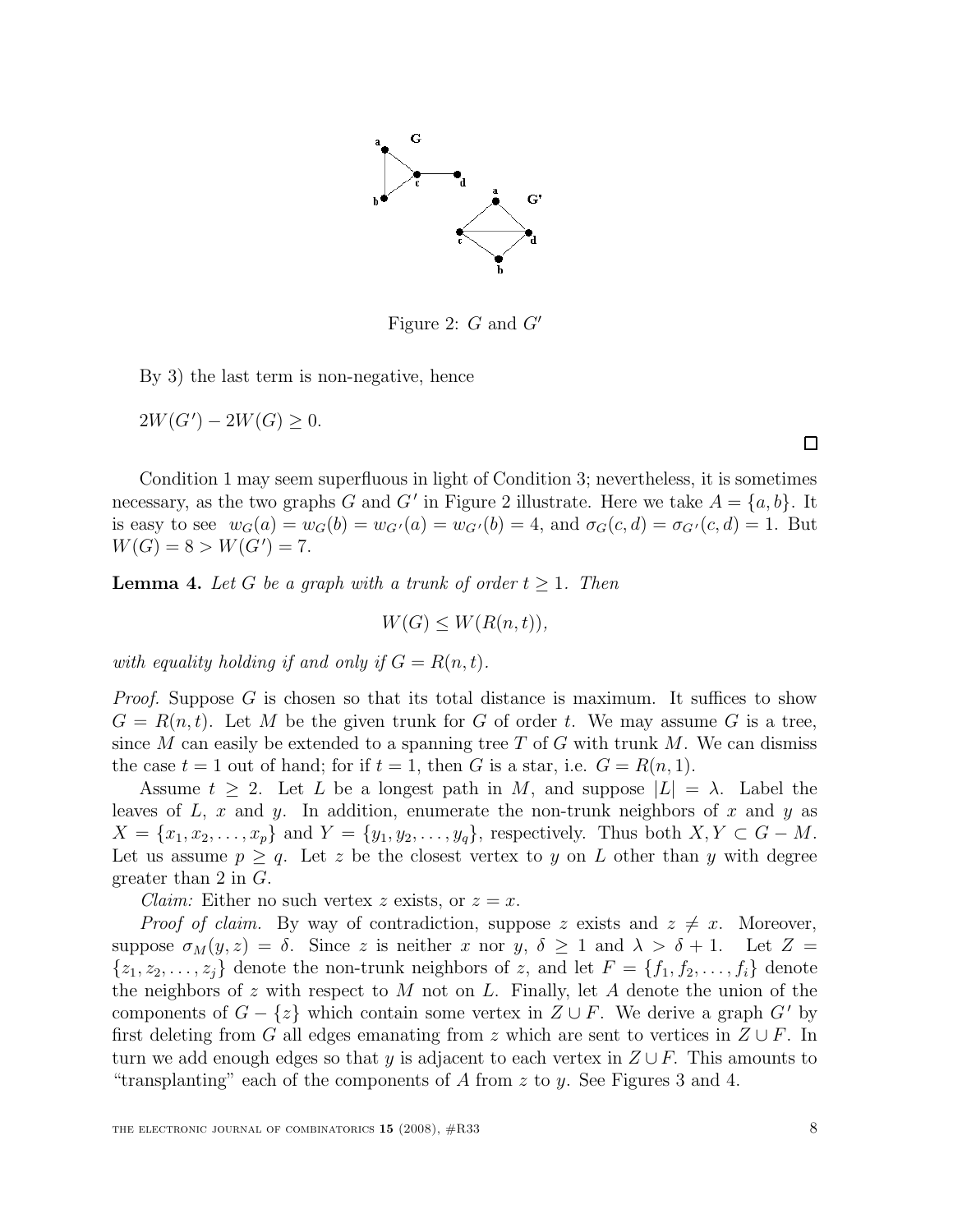

Figure 3: A hypothetical graph.



Figure 4: The graph  $G'$ .

We now apply Lemma 1 to  $G$  and  $G'$ . Clearly the first two conditions of the lemma are satisfied. By putting  $C = G - \{X \cup Y \cup L\}$ , it can be seen that for  $a \in A$ :

i) 
$$
\sum_{u \in X \cup Y} \sigma_{G'}(a, u) = \left(\sum_{u \in X \cup Y} \sigma_G(a, u)\right) + \delta(p - q),
$$

ii) 
$$
\sum_{u \in L} \sigma_G \cdot (a, u) = \left( \sum_{u \in L} \sigma_G(a, u) \right) + \delta[\lambda - (\delta - 1)],
$$
 and

iii) for  $u \in C$ ,  $\sigma_{G'}(a, u) \geq \sigma_G(a, u)$ .

Hence  $w_{G'}(a) \geq w_G(a)$ , which implies the third condition holds as well. Therefore  $W(G') \geq W(G)$ . It is easy to see that we can form a trunk of order t for G' by first deleting the edges  $\{z, f_1\}, \{z, f_2\}, \ldots, \{z, f_i\}$  from M, and in turn adding the edges  $\{y, f_1\}, \{y, f_2\}, \ldots, \{y, f_i\}.$  But this contradicts our choice of G. 囗

Now the claim implies  $G = R(p, t, q)$ . If  $p \leq q + 1$ , then  $G = R(n, t)$ . So suppose  $p > q + 1$ . We derive a graph G' by fist deleting the edge  $\{x_1, x\}$ , and in turn adding the edge  $\{x_1, y\}$ . Applying Lemma 1 to G and G' with  $A = \{x_1\}$ , we have  $W(G') > W(G)$ . This follows from the supposition  $p > q + 1$ . But again we have a contradiction. Hence  $G = R(n,t).$  $\Box$ 

**Lemma 7.** Let G be a graph with a trunk  $M$  of order more than one, and let  $m$  be a vertex with maximum total distance in G. Then if  $m \in M$ , there exists a graph F with  $V(F) = V(G)$  and a vertex  $x \in M$ , such that  $\overline{D}(F) > \overline{D}(G)$ , and moreover such that  $M - \{x\}$  is a trunk for F.

*Proof.* Since M is a trunk for G, M can easily be extended to a spanning tree T for G with trunk M. Clearly  $V(T) = V(G)$  and  $\overline{D}(T) \ge \overline{D}(G)$ , and also  $w_T(m) \ge w_G(m)$ . Let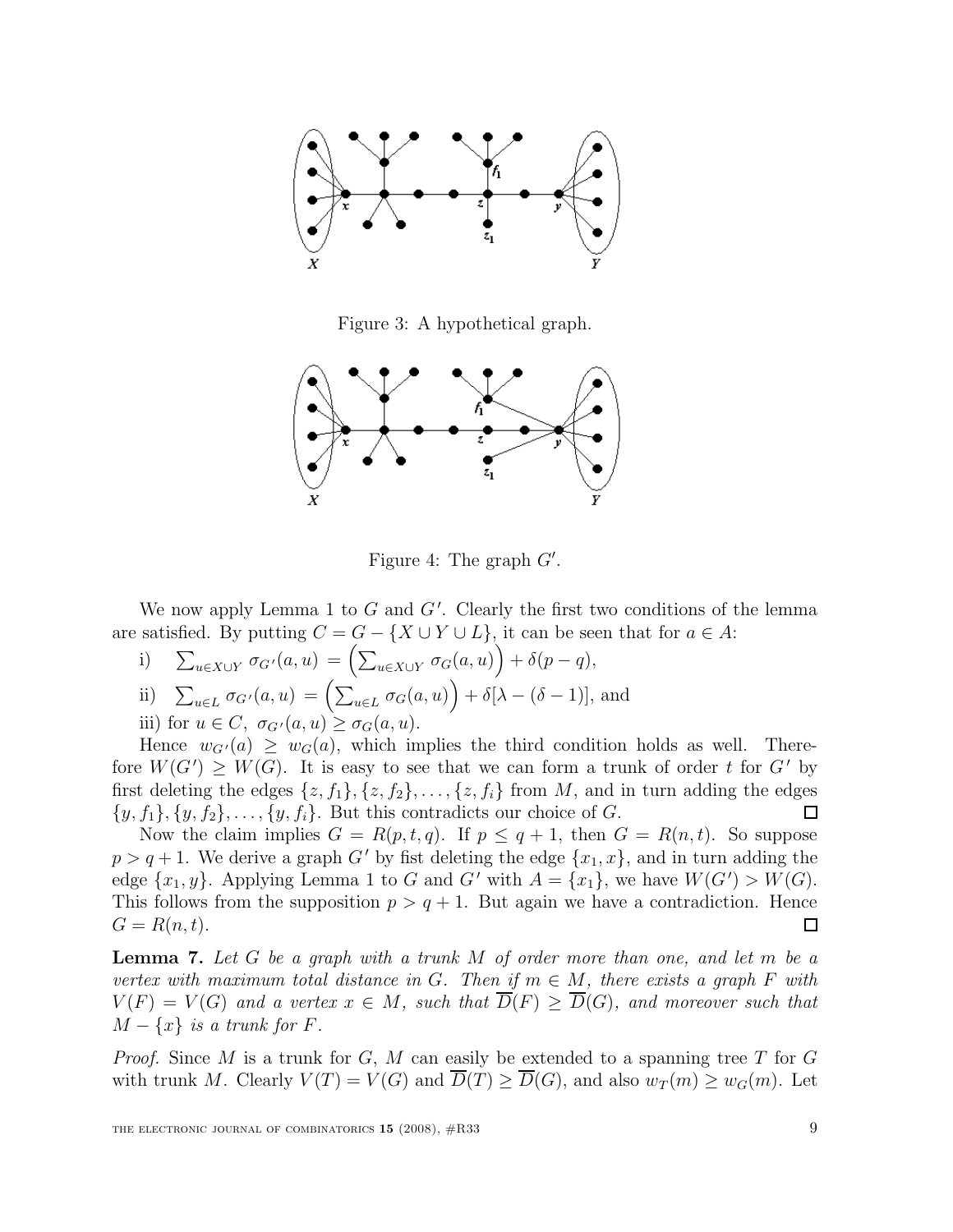L be the longest path in M containing m. Then by Lemma 6, there exists a leaf x of L such that  $w_T(x) \geq w_T(m)$ . If x is a leaf of T, then  $M - \{x\}$  is a trunk for T, hence by putting  $F = T$  we are done. Otherwise, let Z denote the set of neighbors of x with respect to T that are leaves of T. Let  $y$  denote the unique neighbor of  $x$  with respect to M. We derive a graph F by adding enough edges to T so that  $Z \cup \{x, y\}$  induces a clique. We now apply Lemma 1 to G and F with  $A = Z$  and  $G' = F$ . The first two conditions of the lemma clearly hold. Because for  $z \in Z$ ,

 $w_F(z) = w_F(x) = w_T(x) \ge w_T(m) \ge w_G(m) \ge w_G(z)$ , the third condition holds also. Thus  $\overline{D}(F) \ge \overline{D}(G)$ . But  $M - \{x\}$  is a trunk for F, so we are finished. ◻

Theorem 3 (Graffiti.pc). Let G be a graph. Then

$$
L \ge 2\alpha - b + 1.
$$

*Proof.* Let A be a maximum independent set, and let B be the complement of A. Suppose F is the subgraph induced by B. Moreover, suppose  $C_1, C_2, \ldots, C_m$  are the connected components of F. If we color each of the vertices of A red, and color one vertex out of each of the components  $C_j$  green, it is easy to see that the colored vertices induce a bipartite subgraph. Thus  $b \ge \alpha+m$ . Since G is connected, then each vertex of A must be adjacent to a vertex of  $B$ . Thus  $B$  is a dominating set, but may not induce a connected subgraph, in particular when  $m > 1$ . However, again since G is connected, there exist vertices  $a_1, a_2, \ldots, a_k \in A$  where  $k < m$  such that  $M = B \cup \{a_1, a_2, \ldots, a_k\}$  induces a connected subgraph. So M is contained in a trunk  $T'$  for G. We can now use  $T'$  to create a spanning tree T for G, where each of the vertices in  $A - \{a_1, a_2, \ldots, a_k\}$  is a leaf of T. Therefore,

$$
L \ge |A - \{a_1, a_2, ..., a_k\}|
$$
  
= |A| - |\{a\_1, a\_2, ..., a\_k\}|  
= \alpha - k  
\ge \alpha - (m - 1)  
= 2\alpha - (\alpha + m) + 1  
\ge 2\alpha - b + 1.

**Theorem 4 (Graffiti.pc 173).** Let G be a graph. Then

$$
L \ge n - b + 1.
$$

*Proof.* We will show  $\gamma_c \leq b-1$ , from which the result follows. Choose an arbitrary vertex  $x_0$  of G and color it, say red. If G is not trivial, then we can choose a vertex y in the open neighborhood  $N(x_0)$  and color it another color, say green. Next we choose a vertex z in the open neighborhood of the colored vertices that is not adjacent to both colors red and green (adjacent to either  $x_0$  or y but not both, in the first instance). We color z the opposite color from its colored neighbors, and we repeat this process until we can no longer choose such a vertex z. Notice that the set of colored vertices induce a connected subgraph. We will refer to these colored vertices as the set  $B_0$ , and suppose  $T_0$ is a spanning tree of the subgraph induced by  $B_0$ .

 $\Box$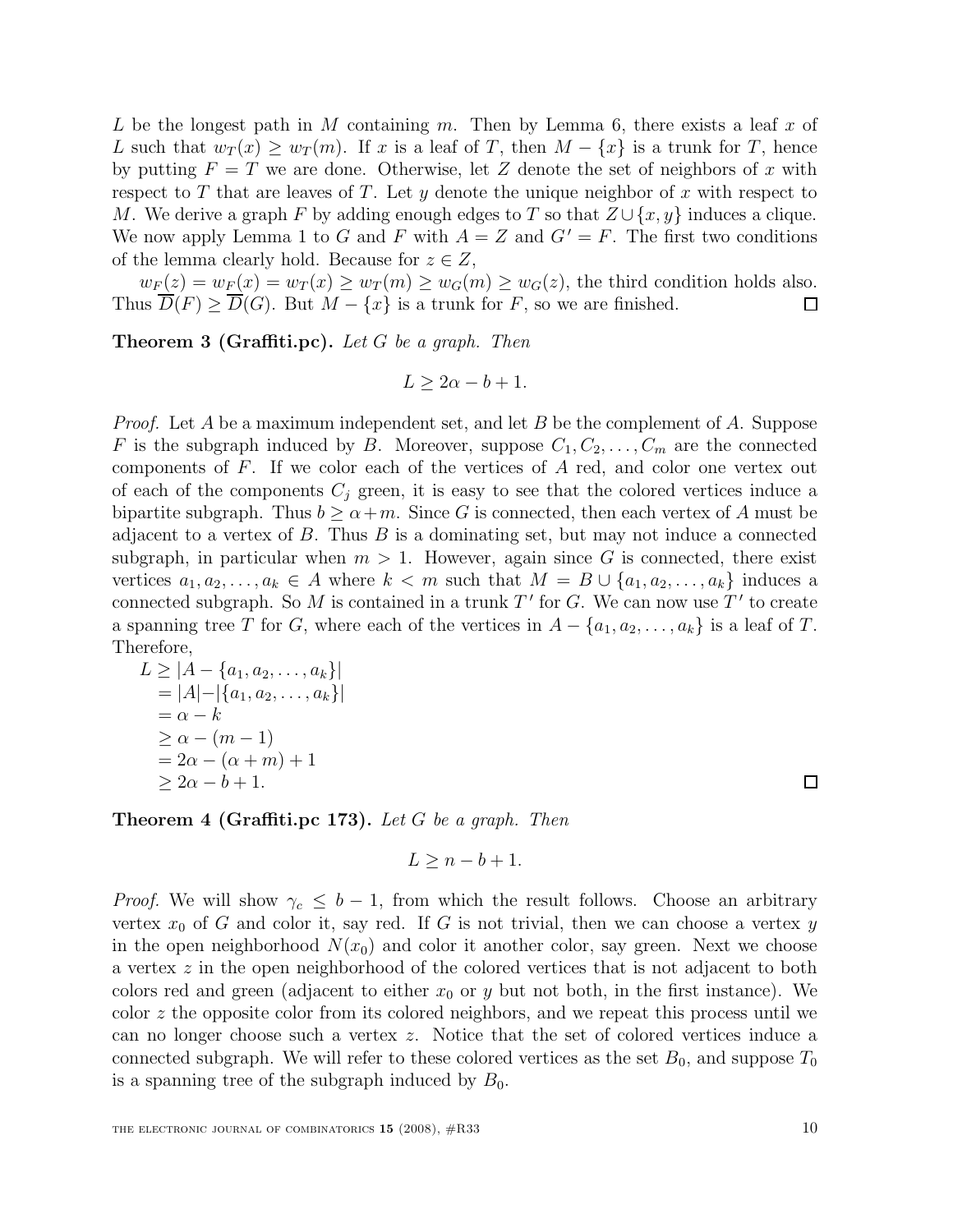Next choose a vertex  $x_1$  outside of  $B_0$  and its open neighborhood. Since G is connected, we can assume there exists a vertex  $c_0$  in  $N(B_0)$  such that  $c_0$  is adjacent to  $x_1$ . If no such vertex  $x_1$  exists, then we quit. Otherwise, color  $x_1$  red and continue as before. That is, choose a vertex z in the open neighborhood of either  $x_1$  or the vertices colored after  $x_1$ that is not adjacent to both colors red and green. We color  $z$  the opposite color from its colored neighbors, and we repeat this process until we can no longer choose such a vertex z. Notice again that  $x_1$  and the set of vertices colored after  $x_1$  induce a connected subgraph. We will refer to these colored vertices as the set  $B_1$ , and suppose  $T_1$  is a spanning tree of the subgraph induced by  $B_1$ .

When we reach stage j, we choose a vertex  $x_j$  outside of  $B_0 \cup B_1 \cup \ldots \cup B_{j-1}$  and its open neighborhood. Since G is connected, we can assume there exists a vertex  $c_{j-1}$  in  $N(B_0 \cup B_1 \cup \ldots \cup B_{j-1})$  such that  $c_{j-1}$  is adjacent to  $x_j$ . If no such vertex  $x_j$  exists, then we quit. Otherwise, color  $x_i$  red and continue as before. That is, choose a vertex z in the open neighborhood of either  $x_j$  or the vertices colored after  $x_j$  that is not adjacent to both colors red and green. We color  $z$  the opposite color from its colored neighbors, and we repeat this process until we can no longer choose such a vertex z. Notice that  $x_j$  and the set of vertices colored after  $x_j$  induce a connected subgraph. We will refer to these colored vertices as the set  $B_j$ , and suppose  $T_j$  is a spanning tree of the subgraph induced by  $B_j$ .

Once the algorithm terminates (assume after stage k), note that  $B_0 \cup B_1 \cup \ldots \cup B_k$ induces a bipartite subgraph. Let  $r_j$  be a leaf of  $T_j$  other than  $x_j$ . If  $x_j$  is the only vertex of  $T_j$ , then put  $r_j = x_j$ . See Figure 4. Suppose v is an uncolored vertex. Let  $f(v)$  be the minimum integer such that v is adjacent to some vertex of  $B_{f(v)}$ . Next we prove the following claim.

*Claim:* Let v be an uncolored vertex. Then v is adjacent to both a red vertex and a green vertex in  $B_{f(v)}$ .

*Proof of claim.* If  $f(v)$  is undefined, this implies the algorithm terminated prematurely. Hence we can assume  $f(v)$  exists and v is adjacent to a vertex in  $B_{f(v)}$  colored red. Next suppose there does not exist a green vertex in  $B_{f(v)}$  to which v is adjacent. But since v is not adjacent to any vertex in  $B_0 \cup B_1 \cup \ldots \cup B_{f(v)-1}$ , then the algorithm would have selected v for inclusion in  $B_{f(v)}$ , meaning that v is a colored vertex, a contradiction.  $\Box$ 

For each uncolored vertex v, let  $a_v$  denote the neighbor of v in  $B_{f(v)}$  other than  $r_{f(v)}$ . The prior claim guarantees that  $a_v$  exists. We are now in a position to complete the proof. We will construct a spanning tree  $T'$  for a dominating set  $M'$ of G with order at most  $b-1$ . Thus T' is the required trunk and we are finished. First, though, we construct a spanning tree  $T$  for a somewhat larger dominating set  $M$ . The vertices of  $M$  are

 $B_0 \cup B_1 \cup \ldots \cup B_k \cup \{c_0, c_1, \ldots, c_{k-1}\}.$  (Note: The  $c_j$ 's may not be unique.) The edges of T are the edges of each tree  $T_j$  along with each edge  $\{c_j, x_{j+1}\}\$  and  $\{c_j, a_{c_j}\}\$ . Since  $f(c_j) \leq j$  and  $c_j$  is adjacent to  $x_{j+1}$  for each j, this implies there exists a path in T from each vertex of M to  $x_0$ . Thus M spans a connected subgraph. Moreover, the claim implies that M dominates  $G$ , so T is a trunk. We now construct  $M'$  and  $T'$  by deleting each  $r_j$  from M and T along with any incident edges in T. Recall  $r_j \neq a_v$  for any uncolored vertex v. Also, either  $r_j$  is adjacent to some vertex of  $B_j$  or  $r_j$  is adjacent to  $c_j$ . Hence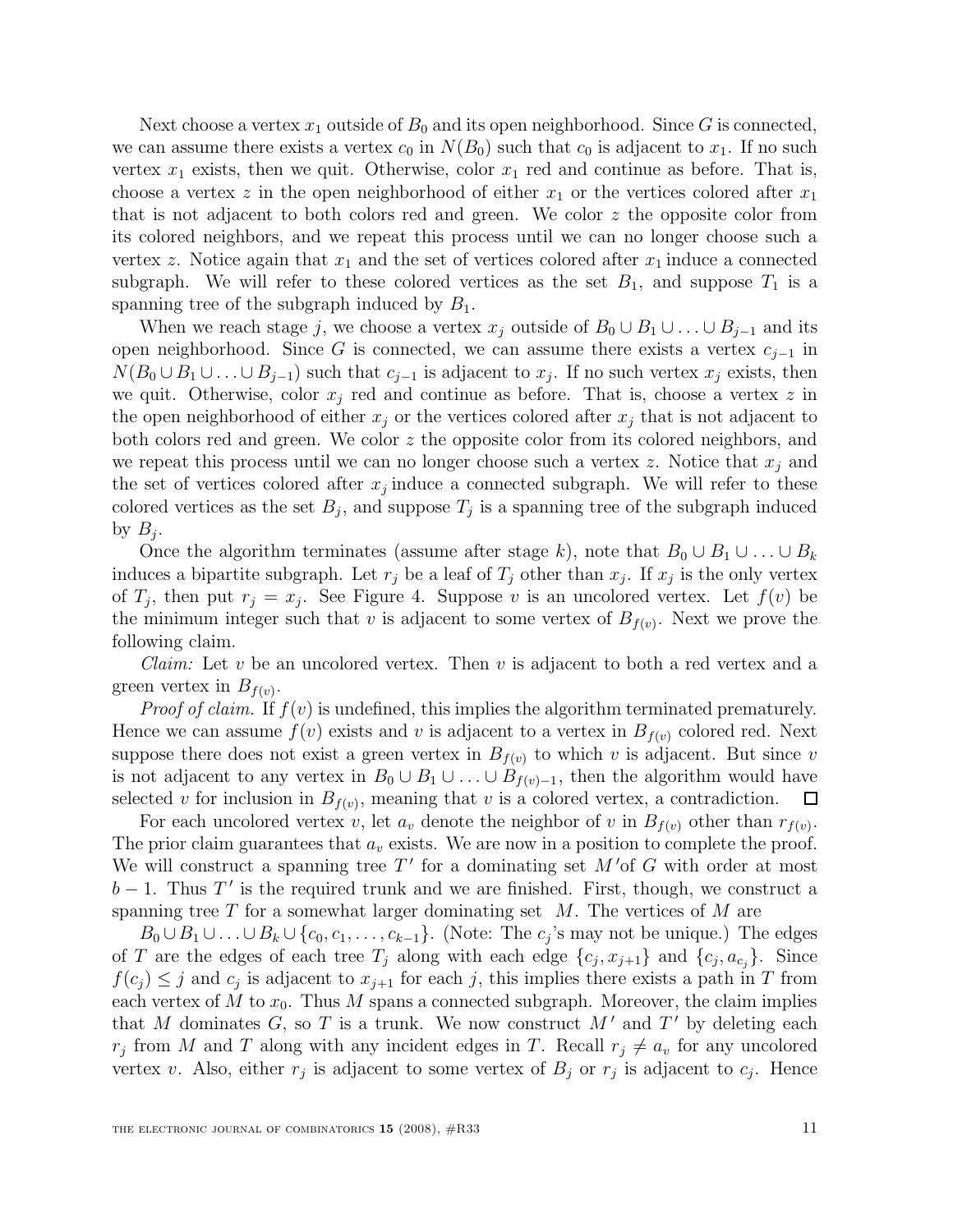

Figure 5:

 $M'$  continues to dominate G. We want to show  $T'$  is a spanning tree for  $M'$ . Choose a vertex v in M'. Because  $r_j$  is a leaf of  $T_j$ , then the path in T from v to  $x_0$  remains intact in T', unless  $r_p = x_p$  for some integer p and the path from v to  $x_0$  in T contains the edges  ${c_{p-1}, x_p}$  and  ${c_q, x_p}$ , for some integer  $q > p$ . Therefore,  $f(c_q) = p$  and  $a_{c_q} = x_p = r_p$ , a contradiction to our choice of  $a_{c_q}$ .

We now know that  $T'$  is a trunk. But

$$
|M'| = |B_0 \cup B_1 \cup \ldots \cup B_k \cup \{c_0, c_1, \ldots, c_{k-1}\} - \{r_0, r_1, \ldots, r_k\}|
$$
  
= |B\_0 \cup B\_1 \cup \ldots \cup B\_k| + |\{c\_0, c\_1, \ldots, c\_{k-1}\}| - |\{r\_0, r\_1, \ldots, r\_k\}|  
\$\leq b + k - (k + 1)  
= b - 1.

Theorem 5. Let G be a graph. Then

$$
L \geq n-b+\Big\lceil\frac{\mu}{2}\Big\rceil.
$$

*Proof.* We will show  $\gamma_c \leq b - \left[\frac{\mu}{2}\right]$  $\frac{\mu}{2}$ , from which the result follows. The algorithm described in the proof of Theorem 4 starts with an arbitrary vertex  $x_0$ , and if G is not trivial, then  $x_0$  is an element of the final trunk  $T'$  constructed in the proof. Hence, we can run the algorithm choosing  $x_0$  as a vertex of maximum local independence. By our choice of  $x_0$ , the spanning tree  $T_0$  of the first bipartite component  $B_0$  has at least  $\mu$  leaves, of which  $\lceil \mu \rceil$  $\frac{\mu}{2}$  are in a common color class of  $B_0$ ; let  $R_0$  be a set of  $\left[\frac{\mu}{2}\right]$  $\frac{\mu}{2}$  monochromatic leaves of  $B_0$ . Since  $B_0$  is a maximal bipartite subgraph, every vertex not in  $B_0$  but adjacent to a vertex of  $B_0$  must be adjacent to vertices of both color classes. Thus,

 $B_0 \cup B_1 \cup \ldots \cup B_k \cup \{c_0, c_1, \ldots, c_{k-1}\}$  -  $(R_0 \cup \{r_1, \ldots, r_k\})$  is a connected dominating set, and

$$
|M'| = |B_0 \cup B_1 \cup \ldots \cup B_k \cup \{c_0, c_1, \ldots, c_{k-1}\} - (R_0 \cup \{r_1, \ldots, r_k\})|
$$
  
= |B\_0 \cup B\_1 \cup \ldots \cup B\_k| + |\{c\_0, c\_1, \ldots, c\_{k-1}\}| - |R\_0 \cup \{r\_1, \ldots, r\_k\}|  

$$
\leq b + k - (k + \left\lceil \frac{\mu}{2} \right\rceil)
$$
  
= 
$$
b - \left\lceil \frac{\mu}{2} \right\rceil.
$$

THE ELECTRONIC JOURNAL OF COMBINATORICS  $15$  (2008),  $\#R33$  12

 $\Box$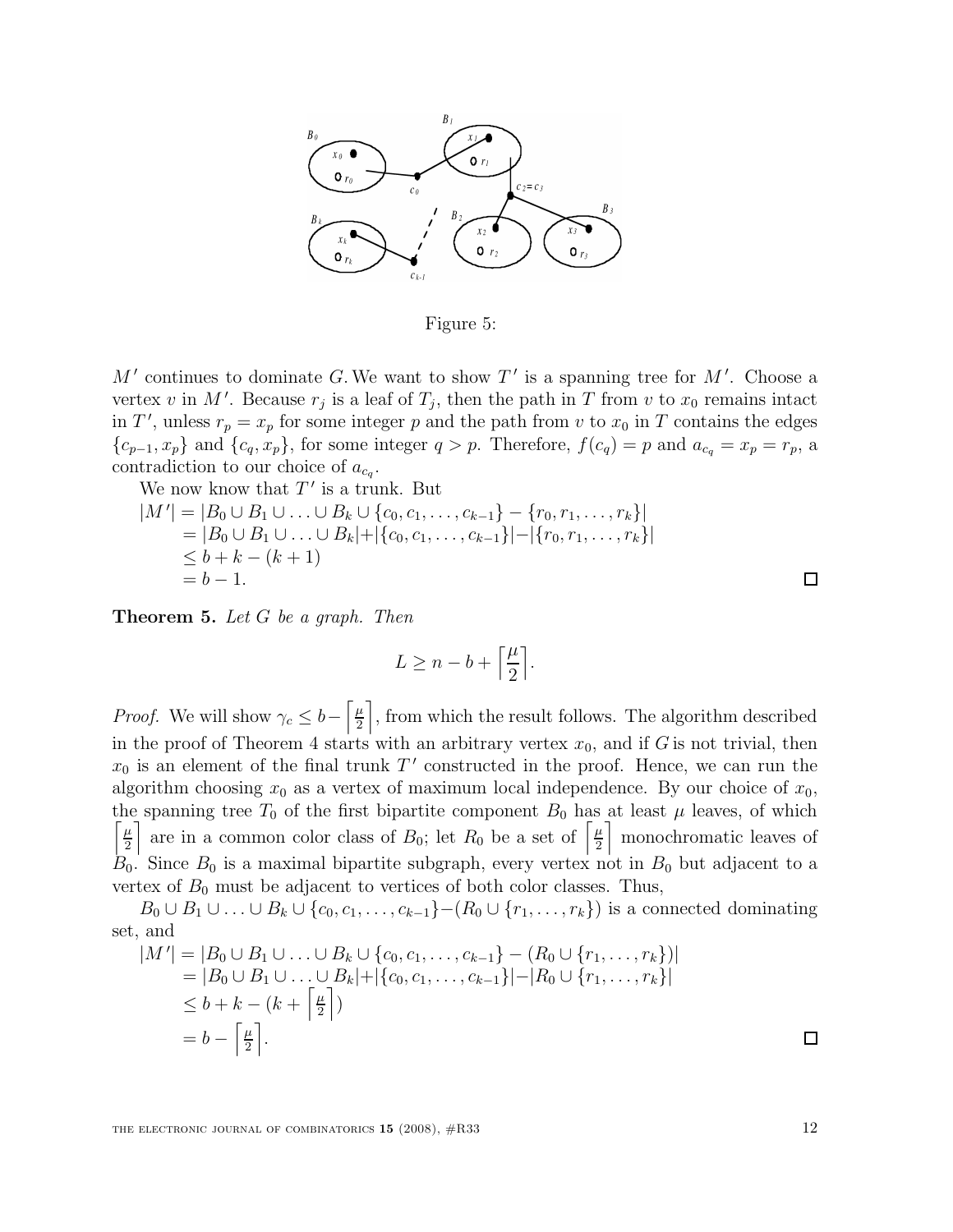Theorem 8. Let G be a graph. Then

$$
\overline{D} < \frac{b}{2} + 1.
$$

*Proof.* Combining  $L \geq n - b + 1$  and  $L = n - \gamma_c$  gives  $\gamma_c \leq b - 1$ . Then by Lemma 5,

$$
\overline{D}(G) < \frac{\gamma_c + 3}{2} \le \frac{b - 1 + 3}{2} = \frac{b}{2} + 1.
$$

Theorem 9. Let G be a graph. Then

$$
\overline{D} < \frac{b}{2} + \frac{1}{2}.
$$

Thus if b is odd,

$$
\overline{D} < \left\lceil \frac{b}{2} \right\rceil.
$$

Proof. The algorithm described in the proof of Theorem 4 starts with an arbitrary vertex  $x_0$ , and if G is not trivial, then  $x_0$  is an element of the final trunk T' of order at most  $b-1$  constructed in the proof. Hence, we can run the algorithm choosing  $x_0$  as a vertex of maximum total distance. Then by the Lemmas 5 and 7,

$$
\overline{D}(G) \le \overline{D}(F) < \frac{\gamma_c(F) + 3}{2} \le \frac{b - 2 + 3}{2} = \frac{b}{2} + \frac{1}{2}.
$$

**Theorem 10.** Let G be a graph. If  $\mu \geq 5$ , then

$$
\overline{D} < \frac{b}{2}.
$$

*Proof.* Combining  $L \geq n - b + \left\lceil \frac{\mu}{2} \right\rceil$  $\frac{\mu}{2}$  and  $L = n - \gamma_c$  gives  $\gamma_c \leq b - \left[\frac{\mu}{2}\right]$  $\frac{\mu}{2}$ . Then by Lemma 5, and since  $\mu \geq 5$ ,

$$
\overline{D}(G) < \frac{\gamma_c + 3}{2} \le \frac{b - \left\lceil \frac{\mu}{2} \right\rceil + 3}{2} \le \frac{b}{2}.
$$

 $\Box$ 

### Some Open Problems

In addition to Conjecture 1 (Graffiti 747), Graffiti.pc 177, and Conjecture 2 (Graffiti.pc 174), all of which remain open, we are aware of numerous other open problems related to average distance or the leaf number that are worth mentioning. Many, but not all of these conjectures are due to either Graffiti or Graffiti.pc. The following conjecture (circa 1996) is another long standing open conjecture of Graffiti.

 $\Box$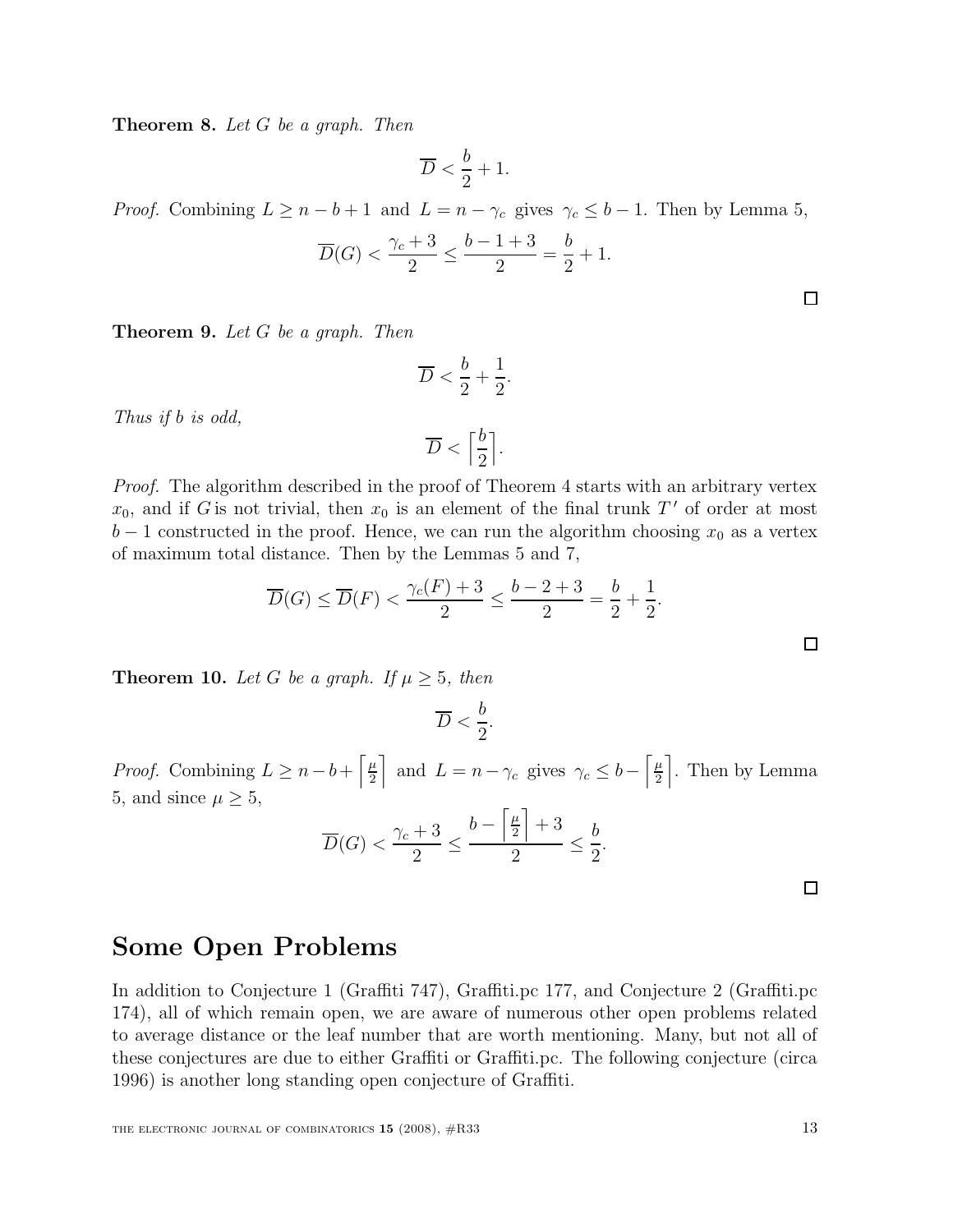#### Conjecture 4 (Graffiti [13], conjecture 2). Let G be a graph. Then

 $L > 2$ (average of  $\mu(v) - 1$ ).

Recently, Graffiti.pc made the following conjecture related to L, which is reminiscent of Dirac's famous sufficient conditions for a graph to have a Hamiltonian cycle or path. Let  $\delta = \delta(G)$  be the minimum degree of a graph G.

Conjecture 5 (Graffiti.pc 190). Let G be a graph. If  $\delta \geq$  $L+1$ 2 , then G contains a Hamiltonian path.

For a graph  $G$ , let  $B$  be the set of vertices of maximum eccentricity. Then the average distance from the boundary vertices of  $G$ , denoted by  $D(B, V)$ , is the average of the nonzero distances between vertices of B and vertices of  $V(G)$ . The following conjecture is sometimes an improvement of Conjecture 1.

Conjecture 6 (Graffiti.pc 21). Let G be a graph. Then

$$
b \ge 2 \cdot \overline{D}(B, V).
$$

Two of the best sources for problems and conjectures related to distance in graphs are Graffiti (see, for instance, [2]) and the classical 1984 paper by J. Plesnik [27]. For example, a problem that Plesnik addresses but remains unresolved is the following:

Problem 1. What is the maximum total or average distance among all graphs of order n with diameter d?

This problem seems to be quite challenging. See [21] or [31] for recent related results. Conjecture 7 is an attempt to make the problem more tractable, in a special case. Let  $C(n)$  denote the cycle of order n.

**Conjecture 7.** Let G be a graph with diameter  $d > 2$  and order  $2d + 1$ . Then

$$
W(G) \le W(C(2d+1)).
$$

Analogous to the notion of a trunk, we call a *hoop* for a graph  $G$  a cycle subgraph (not necessarily induced) that contains a dominating set of G. We know by Lemma 5 an upper bound on the average distance of graphs with a trunk of order  $t$ , in terms of  $t$ . This lemma provides an upper bound on the average distance of graphs with a hoop of order t as well.

**Problem 2.** What is a better upper bound on the average distance of graphs with a hoop of order t, other than that given by Lemma 5?

To close, let's return to Theorems 3 and 4. We already observed that odd paths and cycles imply the lower bounds for L contained in these theorems are sharp. It would be an interesting (if perhaps formidable) undertaking to characterize the case of equality for these two theorems.

Nota bene: P. Hansen et al. have now shown in [25] that the average distance of a simple, connected graph is at most half the maximum order of an induced forest, using strategies different than our own. This settles Conjecture 1 (Graffiti 747).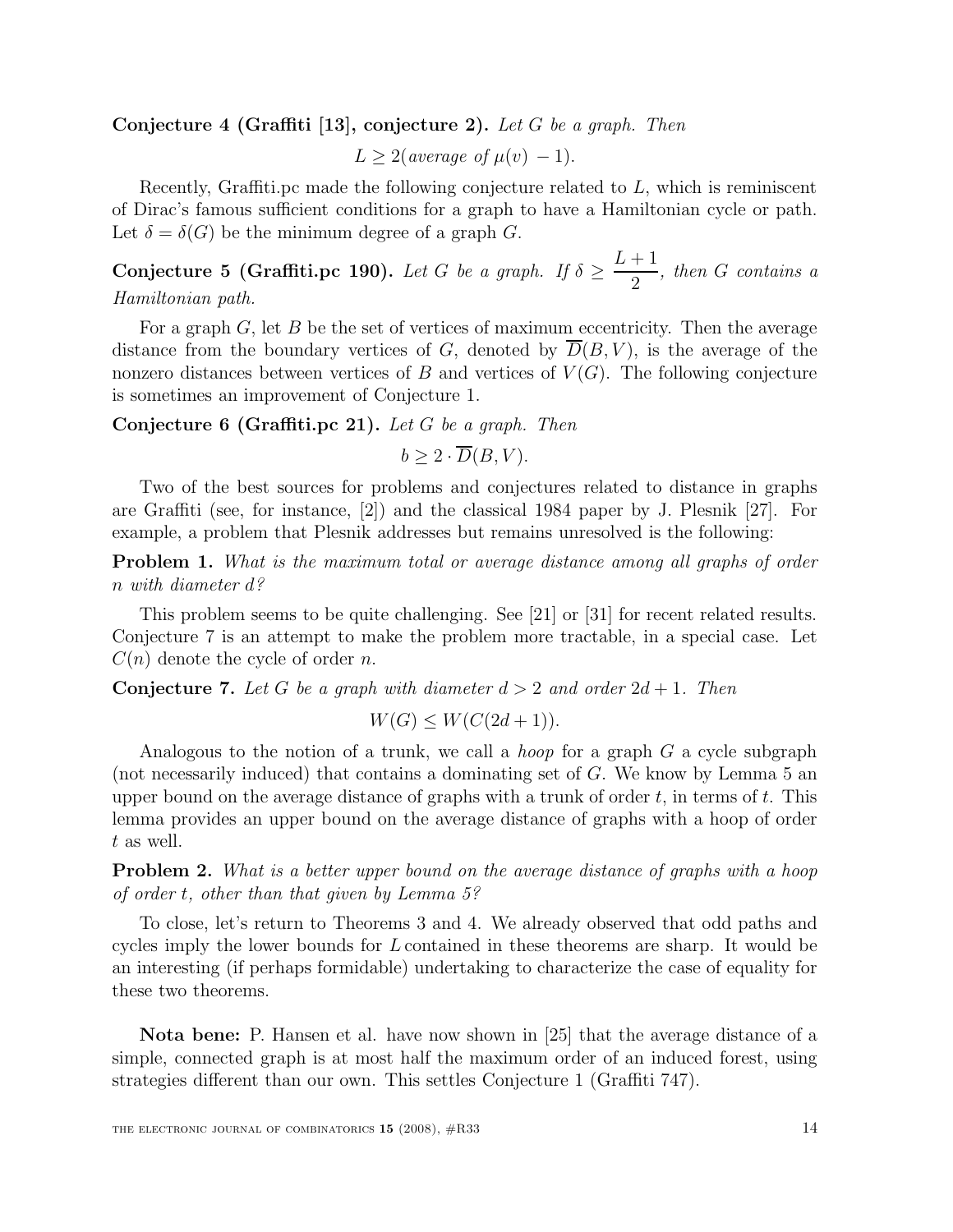# References

- [1] N. Alon, Bipartite subgraphs, Combinatorica, 16(1996), p. 301-311.
- [2] R. Beezer, J. Riegsecker and B. Smith, Using minimum degree to bound average distance, Discrete Mathematics, 226(2001), p. 365-371.
- [3] J. A. Bondy and S. C. Locke, Largest bipartite subgraphs in triangle-free graphs with maximum degree three, J. Graph Theory,  $10(1986)$ , p. 477-504.
- [4] Y. Caro, D. West and R. Yuster, Connected domination and spanning trees with many leaves, SIAM J. Disc. Math., 13(2000), p. 202-211.
- [5] F. Chung, The average distance is not more than the independence number, J. Graph Theory, 12(1988), p. 229-235.
- [6] P. Dankelmann, Average distance and the independence number, Discrete Applied Mathematics, 51(1994), p. 73-83.
- [7] P. Dankelmann, Average distance and the domination number, Discrete Applied Mathematics, 80(1997), p. 21-35.
- [8] P. Dankelmann, Average distance and generalized packing in graphs, preprint.
- [9] P. Dankelmann and R. Entringer, Average distance, minimum degree, and spanning trees, J. Graph Theory, 33(2000), p. 1-13.
- [10] E. DeLaViña,  $Graffiti.pc$ , Graph Theory Notes of New York,  $42(2002)$ , p. 26-30.
- [11] E. DeLaViña, *Some history of the development of Graffiti*, DIMACS volume "Graphs" and Discovery: Proceedings of the 2001 Working Group on Computer-Generated Conjectures from Graph Theoretic and Chemical Databases," 69(2005), p. 81-118.
- [12] E. DeLaViña, Web site of bibliographical information on conjectures of Graffiti and Graffiti.pc, Web address: http://cms.dt.uh.edu/faculty/delavinae/research/wowref.htm.
- [13] E. DeLaViña, "Written on the Wall II," Web address: http://cms.dt.uh.edu/faculty/delavinae/research/wowII.
- [14] E. DeLaViña, S. Fajtlowicz, and B. Waller, On some conjectures of Griggs and Graffiti, DIMACS volume "Graphs and Discovery: Proceedings of the 2001 Working Group on Computer-Generated Conjectures from Graph Theoretic and Chemical Databases ," 69(2005), p. 119-125.
- [15] E. DeLaViña and B. Waller, *Some conjectures of Graffiti.pc on the maximum order* of induced subgraphs, Congressus Numerantium, 166 (2004), p. 11-32.
- [16] A. Dobrynin, R. Entringer and I. Gutman, Wiener index of trees: Theory and applications, Acta Applicandae Mathematicae, 66(2001), p. 211-249.
- [17] P. Duchet and H. Meyniel, On Hadwiger's number and the stability number, Ann. Discrete Math., 13(1982), p. 71-74.
- [18] R. C. Entringer, D. E. Jackson and D. A. Snyder, Distance in graphs, Czech. Math. J., 26(1976), p. 283-296.